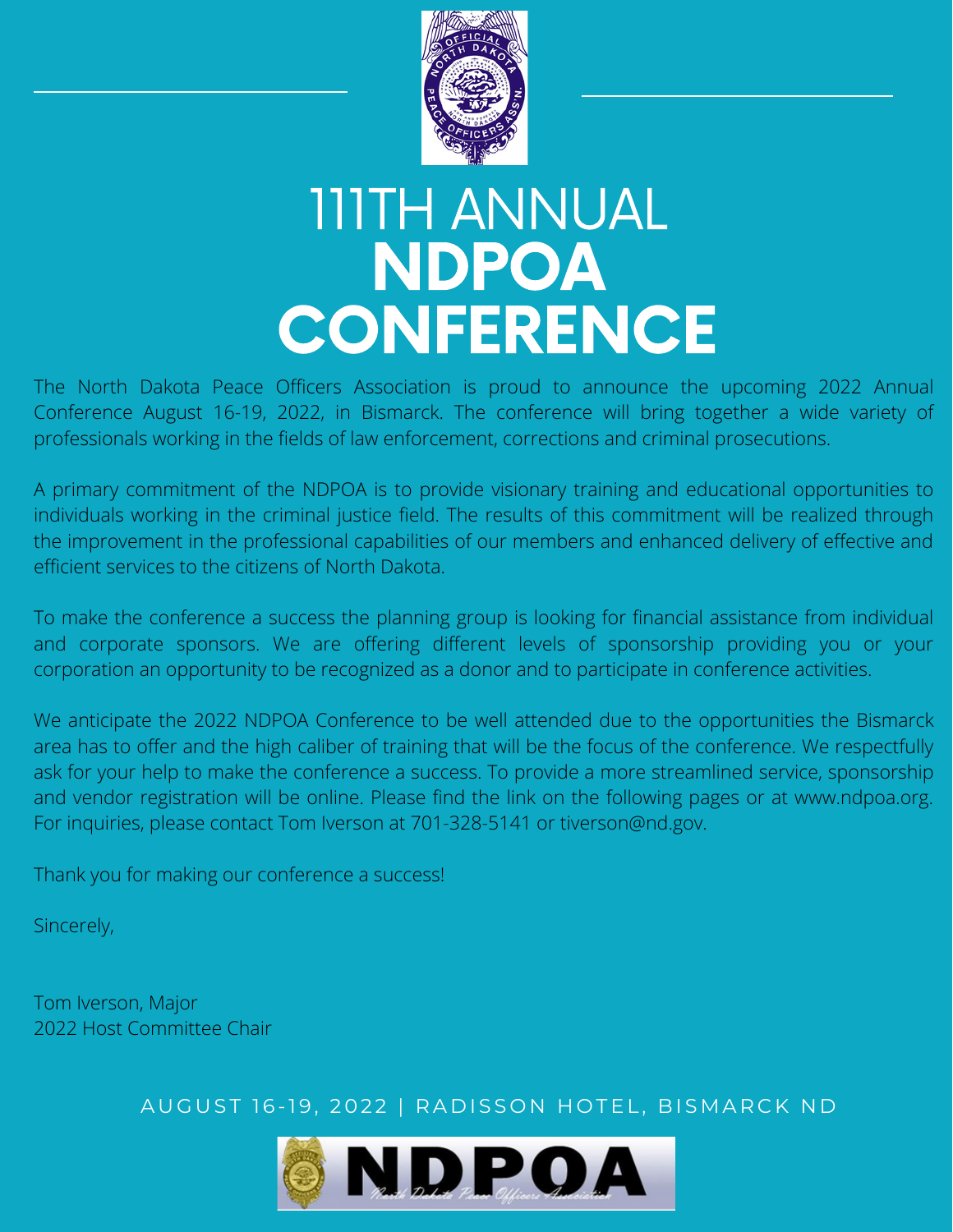

# LEVEL OF SPONSORSHIP

### GOLD SPONSORSHIP \$5,000 +





SILVER SPONSORSHIP \$2,500

\* C O N FE R E N C E B A N N E R S \*1 COMPLIMENTARY PASSES FOR THE NDPOA GOLF TOURNAMENT \*2 COMPLIMENTARY BANQUET PASSES AND BE RECOGNIZED DURING THE EVENING P R O G R A M . \* C O M P L I M E N T A R Y VE N D O R T A B LE

### BRONZE SPONSORSHIP \$1,000

\* C O N FE R E N C E P R O G R A M S \*1 COMPLIMENTARY PASS FOR THE N D P O A GOLF TOURNAMENT \*BE RECOGNIZED DURING THE EVENING P R O G R A M

AUGUST 16-19, 2022 | RADISSON HOTEL, BISMARCK ND